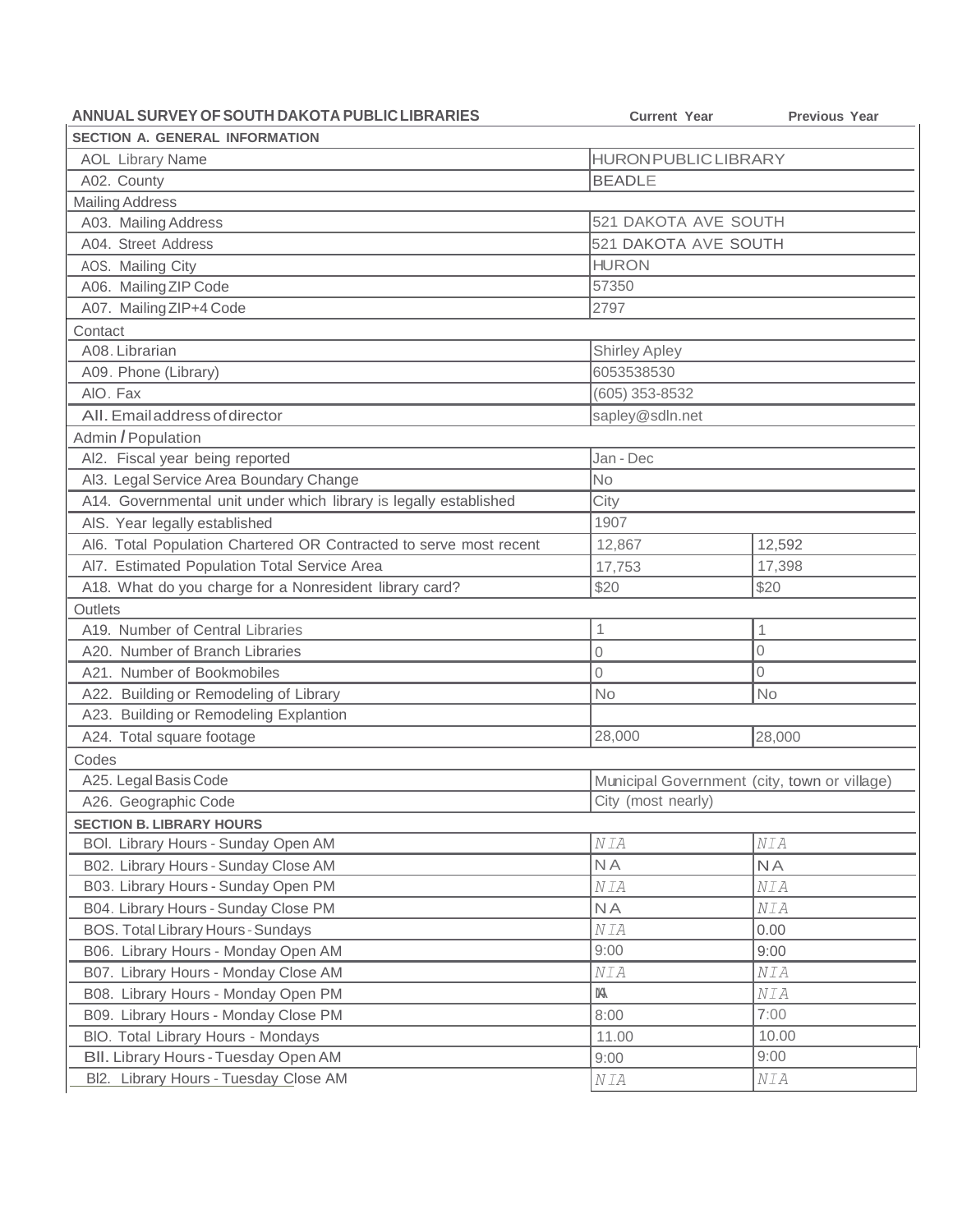| B13. Library Hours - Tuesday Open PM                            | NIA                         | NIA    |
|-----------------------------------------------------------------|-----------------------------|--------|
| B14. Library Hours - Tuesday Close PM                           | 8:00                        | 7:00   |
| BIS. Total Library Hours - Tuesdays                             | 11.00                       | 10.00  |
| B16. Library Hours - Wednesday Open AM                          | 9:00                        | 9:00   |
| B17. Library Hours - Wednesday Close AM                         | NIA                         | NIA    |
| B18. Library Hours - Wednesday Open PM                          | NIA                         | NIA    |
| B19. Library Hours - Wednesday Close PM                         | 8:00                        | 7:00   |
| B20. Total Library Hours - Wednesdays                           | 11.00                       | 10.00  |
| B21. Library Hours - Thursday Open AM                           | 9:00                        | 9:00   |
| B22. Library Hours - Thursday Close AM                          | N I A                       | NIA    |
| B23. Library Hours - Thursday Open PM                           | N I A                       | NIA    |
| B24. Library Hours - Thursday Close PM                          | 8:00                        | 7:00   |
| B25. Total Library Hours - Thursdays                            | 11.00                       | 10.00  |
| B26. Library Hours - Friday Open AM                             | 9:00                        | 9:00   |
| B27. Library Hours - Friday Close AM                            | NIA                         | NIA    |
| B28. Library Hours - Friday Open PM                             | NIA                         | NIA    |
| B29. Library Hours - Friday Close PM                            | 5:00                        | 5:00   |
| B30. Total Library Hours - Fridays                              | 8.00                        | 8.00   |
| B31. Library Hours - Saturday Open AM                           | 9:00                        | 10:00  |
| B32. Library Hours - Saturday Closed AM                         | NIA                         | NIA    |
| B33. Library Hours - Saturday Open PM                           | NIA                         | NIA    |
| B34. Library Hours - Saturday Closed PM                         | 5:00                        | 5:00   |
| B35. Total Library Hours - Saturdays                            | 8.00                        | 7.00   |
| <b>Total Hours</b>                                              |                             |        |
| B36. Total Hours Open per Week                                  | 60.00                       | 55.00  |
| <b>SECTION C. PERSONNEL</b>                                     |                             |        |
| <b>Head Librarian</b>                                           |                             |        |
| COL Head Librarian                                              |                             |        |
| C02. Current Annual Salary (excluding benefits)                 | 54,725                      | 54,725 |
| C03. Total Hours Worked Per Week Head Librarians                | 40                          | 40     |
| <b>Other Librarians</b>                                         |                             |        |
| C04. Total number of OTHER Paid Librarians                      | 5.00                        | 5.00   |
| COS. Total number of OTHER Paid Librarian hours worked per week | 200                         | 200    |
| C06. Total Hours Worked Per Week - ALL Librarians               | 240                         | 240    |
| C07. Total Paid Librarians FTE                                  | 6.00                        | 6.00   |
| All Other Paid Staff                                            |                             |        |
| COB. Total Number of All Other Paid Staff                       | 9.00                        | 9.00   |
| C09. Total Number of All Other Paid Staff hours worked per week | 180                         | 180    |
| CIO. All Other Paid Staff FTE                                   | 4.50                        | 4.50   |
| CII. Total Paid Employees FTE                                   | 10.50                       | 10.50  |
| Cl2. ALA-MLS Librarians                                         | 1.00                        | 1.00   |
| C13. Hours Worked Per Week - ALA-MLS Librarians                 |                             |        |
|                                                                 | 40                          | 40     |
| C14. FTE Librarians ALA-MLS                                     | 1.00                        | 1.00   |
| CIS. Highest Educational Level Achieved by Head Librarian       | Masters of Library Scie1 ce |        |
| C16. Total Number of Volunteers                                 | 15.00                       | 15.00  |
| C17. Average Hours Worked per Week - Volunteers                 | 20<br>3                     | 10     |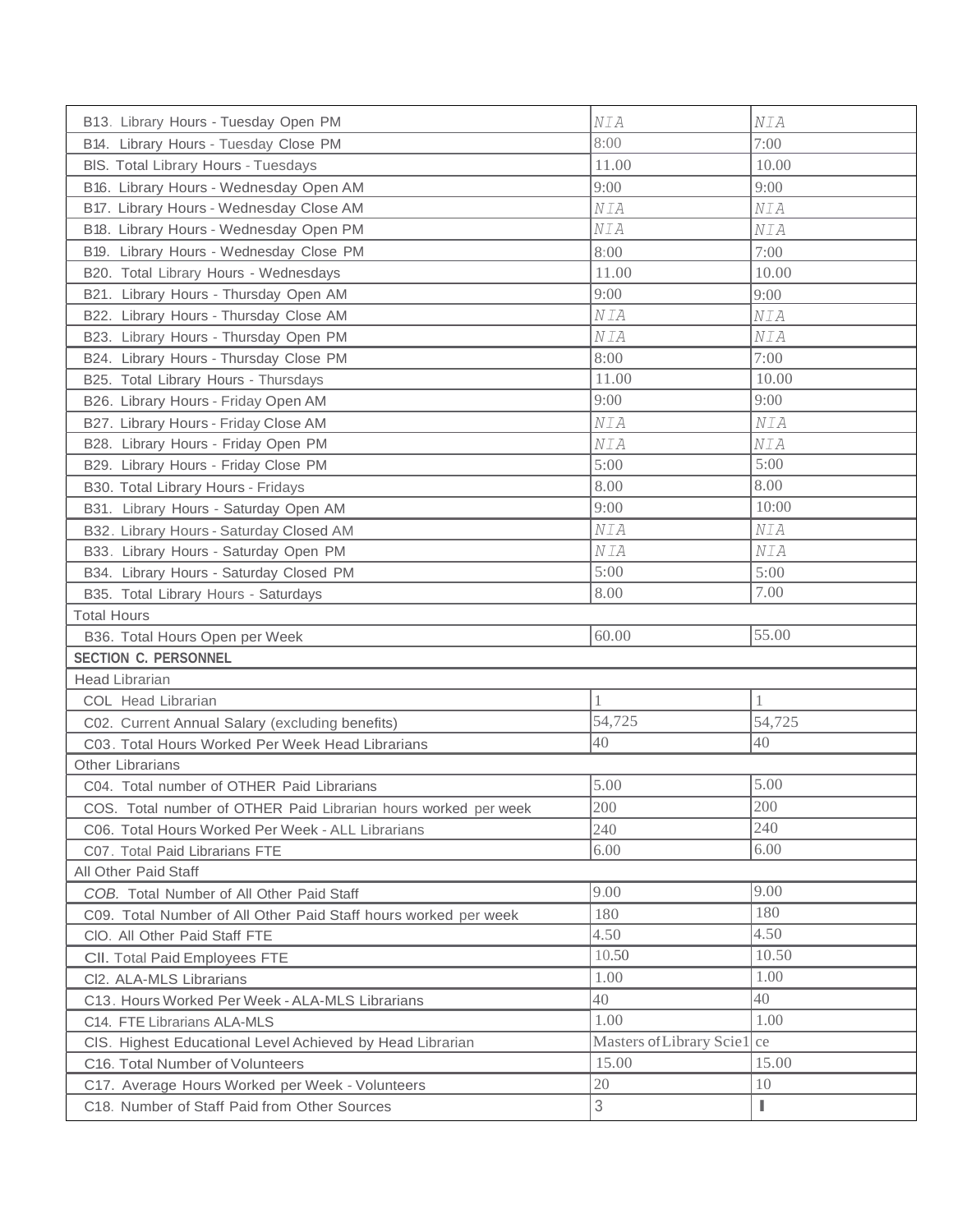| C19. Non-Library Pay Sources                                             | <b>Experience Works</b> | <b>Experience Works</b> |
|--------------------------------------------------------------------------|-------------------------|-------------------------|
| C20. Average Hours/Week Provided by Staff Paid by Non-Library Source     | 20                      | 20                      |
| <b>SECTION D. INCOME (OPERATING)</b>                                     |                         |                         |
| <b>Total Income Received During Fiscal Year</b>                          |                         |                         |
| D01. Operating Income - City/Town                                        | \$562,665               | \$511,358               |
| D02. Operating Income - County                                           | \$0                     | \$0                     |
| D03. Operating Income - School District                                  | \$0                     | \$0                     |
| D04. Operating Income - Tribal Appropriation                             | \$0                     | \$0                     |
| DOS. Operating Income - College Appropriation                            | \$0                     | \$0                     |
| D06. Operating Income - Other Contracts (other Libraries or other towns) | \$0                     | \$0                     |
| D07. Local Government Revenue                                            | \$562,665               | \$511,358               |
| D08. State Appropriations                                                | \$0                     | \$0                     |
| D09. Federal Income (Excluding LSTA grants)                              | \$0                     | \$0                     |
| DIO. LSTA Grants                                                         | \$0                     | \$0                     |
| Miscellaneous Funds for Operating Expenses                               |                         |                         |
| D11. Fines (If Kept as Income)                                           | \$9,000                 | \$6,285                 |
| DI2. Gifts and Endowments                                                | \$3,500                 | \$3,500                 |
| D13. Income ONLY from Trust Funds/Savings                                | \$23,266                | \$1,909                 |
| D14. Income from Sale of Library Cards                                   | \$5,000                 | \$5,510                 |
| DIS. Other Miscellaneous Funds                                           | \$0                     | \$0                     |
| D16. Subtotal Miscellaneous Funds                                        | \$40,766                | \$17,204                |
| D17. Total Operating Income                                              | \$603,431               | \$528,562               |
| Capital Income                                                           |                         |                         |
| DI8. Local Government Capital Income                                     | \$0                     | \$0                     |
| D19. State Government Capital Income                                     | \$0                     | \$0                     |
| D20. Federal Government Capital Income                                   | \$0                     | \$0                     |
| D21. Other Capital Income                                                | \$0                     | \$0                     |
| D22. Total Capital Income                                                | \$0                     | \$0                     |
| <b>SECTION E. EXPENDITURES</b>                                           |                         |                         |
| <b>Staff Expenditures</b>                                                |                         |                         |
| E01. Salaries and Wages for Library Staff                                | \$300,300               | 3279,260                |
| E02. Total Employee Benefits                                             | \$53,220                | \$36,580                |
| E03. Total All Salaries and Benefits                                     | \$353,520               | \$315,840               |
| <b>Collection Expenditures</b>                                           |                         |                         |
| E04. Print Materials Expenditures                                        | \$56,650                | \$70,400                |
| EOS. Electronic Materials Expenditures                                   | \$15,000                | \$12,000                |
| E06. Other Materials Expenditures                                        | \$10,000                | \$9,000                 |
| E07. Total Expenditures for Library Materials                            | \$81,650                | \$91,400                |
| <b>Operating Expenditures</b>                                            |                         |                         |
| E08. All Other Operating Expenditures                                    | \$109,350               | \$63,618                |
| E09. Total Operating Expenditures                                        | \$544,520               | \$470,858               |
| Capital Expenditures                                                     |                         |                         |
| EIO. Capital Expenditures - Land                                         | \$0                     | \$0                     |
| Ell. Capital Expenditures - Buildings                                    | \$0                     | \$0                     |
| El2. Capital Expenditures - Remodeling                                   | \$0                     | \$0                     |
|                                                                          |                         |                         |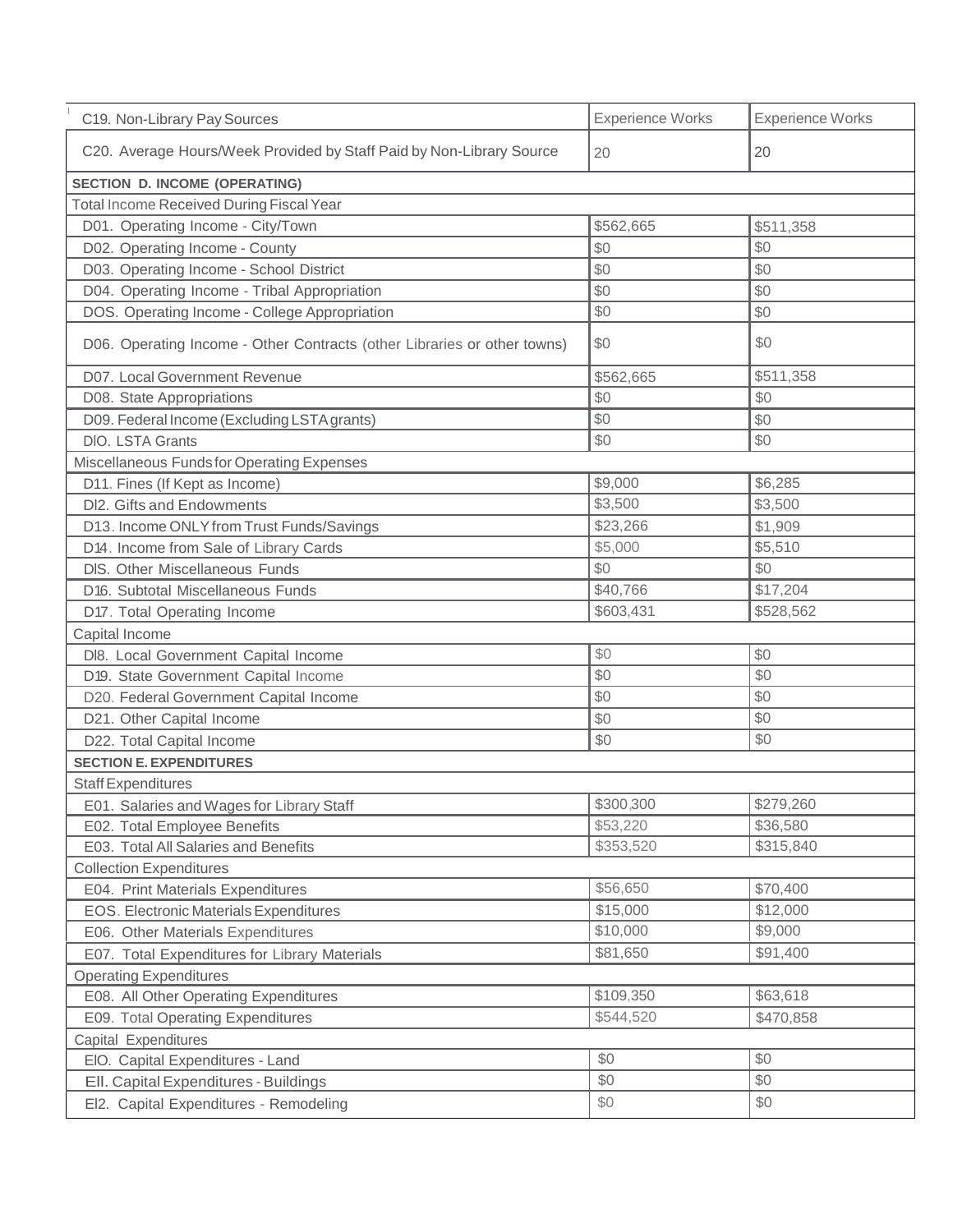| E13. Capital Expenditures - Computer Hardware                   | \$13,000                       | \$12,000         |
|-----------------------------------------------------------------|--------------------------------|------------------|
| E14. Capital Expenditures - Audio Visual Equipment              | \$0                            | \$2,500          |
| EIS. Capital Expenditures - Other Equipment                     | \$2,325                        | \$8,000          |
| El6. Capital Expenditures - Automotive Vehicles and Bookmobiles | \$0                            | \$0              |
| EI7. Capital Expenditures - Debt Payments                       | \$0                            | \$0              |
| E18. Capital Expenditures - Other                               | \$0                            | \$0              |
| <b>Expenditure Total</b>                                        |                                |                  |
| E19. Total Capital Expenditures                                 | \$15,325                       | \$22,500         |
| E20. Total Expenditures                                         | \$559,845                      | \$493,358        |
| <b>SECTION F. LIBRARY HOLDINGS</b>                              |                                |                  |
| <b>Books</b>                                                    |                                |                  |
| FOI. Books                                                      | 70,308                         | 94,866           |
| Subscriptions                                                   |                                |                  |
| F02. Current Print Serial Subscriptions                         | 147                            | 147              |
| <b>Licensed Databases</b>                                       |                                |                  |
| F03. Local/Other Licensed Databases                             | 33                             | 33               |
| F04. State Licensed Databases                                   | 40                             | 38               |
| FOS. Total Licensed Databases                                   | 73                             | 71               |
| Other Electronic Materials Owned                                |                                |                  |
| F06. Video - Physical Units                                     | 2,377                          | 2,825            |
| F07. Video - Downloadable Units                                 | 20                             | 20               |
| F08. Electronic Books (E-Books)                                 | 250                            | $\overline{0}$   |
| F09. Audio - Physical Units                                     | 3,325                          | 4,109            |
| FIO. Audio - Downloadable Units                                 | N/A                            | $\overline{0}$   |
| Fll. Other (films, multimedia kits, maps, etc.)                 | 1,190                          | 500              |
| <b>SECTION G. SERVICES ACTIVITIES</b>                           |                                |                  |
| <b>Library Service Indicators</b>                               |                                |                  |
| GOI. Annual Public Service Hours/Year                           | 3,120                          | 2,824            |
| G02. Annual Total Attendance in Library                         | 94,011                         | 85,008           |
| G03. Annual Total Reference Transactions Completed              | 1,040                          | 1,600            |
| Circulation and Other Library Usage                             |                                |                  |
| From Main Library                                               |                                |                  |
| G04. Adult (over 18) Circulation (Main Library)                 | 43,252                         | 47,623           |
| GOS. Juvenile Circulation (Main Library)                        | 32,325                         | 27,659           |
| G06. Total Circulation of Books (Main Library)                  | 75,577                         | 75,282           |
| From Branches and Deposit Stations                              |                                |                  |
| G07. Adult (over 18) Circulation (Branches/Deposit Stations)    | $\left\langle {}\right\rangle$ | $\boldsymbol{0}$ |
| G08. Juvenile Circulation (Branches/Deposit Stations)           | $\boldsymbol{0}$               | $\overline{0}$   |
| G09. Total Circulation of Books (Branches & Deposit Stations)   | $\left( \right)$               | 0                |
| From Bookmobile Stops                                           |                                |                  |
| GIO. Adult (over 18) Circulation (Bookmobiles)                  | $\boldsymbol{0}$               | $\overline{0}$   |
| GII. Juvenile Circulation (Bookmobiles)                         | $\overline{0}$                 | $\overline{0}$   |
| GI2. Total Circulation of Books (Bookmobiles)                   | $\overline{0}$                 | $\left( \right)$ |
| <b>Total Circulation for Year</b>                               |                                |                  |
| G13. Total Circulation of Books - Adult                         | 43,252                         | 47,623           |
| G14. Total Circulation of Books - Juvenile                      | 32,325                         | 27,659           |
| GIS. Total Circulation of Books                                 | 75,577                         | 75,282           |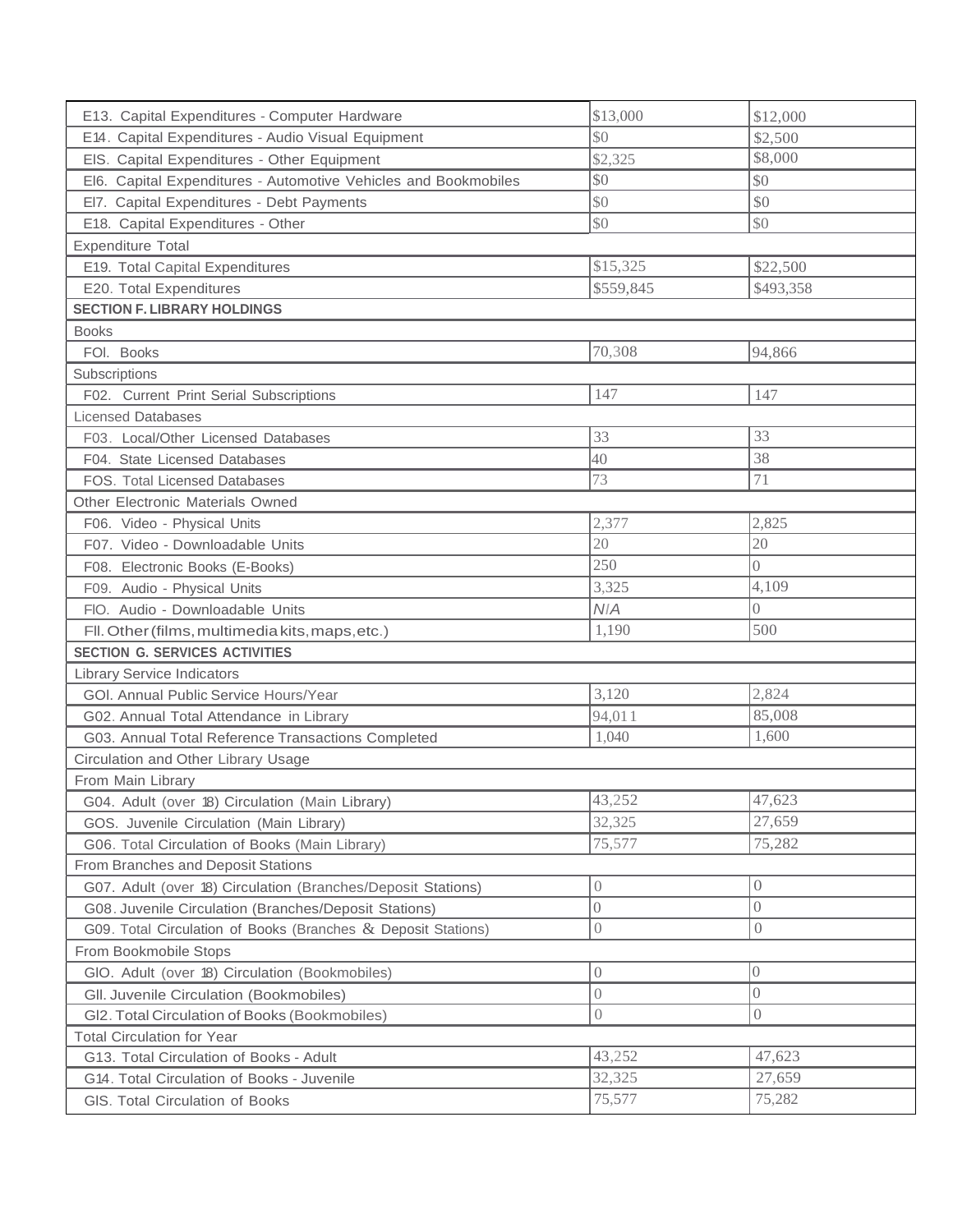| G16. Circulation of Magazines and Other Items Not Included Above                                                 | 1,914          | 1,343            |
|------------------------------------------------------------------------------------------------------------------|----------------|------------------|
| GI7. Circulation of Non-Print Materials                                                                          | 27,779         | 19,271           |
| G18. Total electronic materials loaned (circulated)                                                              | 4,838          |                  |
| G19. Total Circulation                                                                                           | 110,108        | 98,653           |
| G20. Registered Users                                                                                            | 7,742          | 7,351            |
| <b>Library Programs</b>                                                                                          |                |                  |
| G21. Young Adult Programs                                                                                        | 45             | $\boldsymbol{0}$ |
| G22. Young Adult Program Attendance                                                                              | 633            | $\overline{0}$   |
| G23. Children's Programs                                                                                         | 102            | 200              |
| G24. Children's Program Attendance                                                                               | 9,702          | 1,500            |
| G25. Adult Programs                                                                                              | 28             | 20               |
| G26. Adult Program Attendance                                                                                    | 822            | 150              |
| G27. Total Library Programs                                                                                      | 175            | 220              |
| G28. Total Program Attendance                                                                                    | 11,157         | 1,650            |
| Internet                                                                                                         |                |                  |
| G29. What company provides the library's Internet service?                                                       | Md-Continent   |                  |
| G30. Does your library provide public access to the Internet?                                                    | Yes            | Yes              |
| G31. If yes to G29, how is this access provided?                                                                 | both           |                  |
| G32. Number of Internet terminals available for use by general public                                            | 8              | 6                |
| G33. Number of laptop computers available for public circulation                                                 | $\Omega$       | $\overline{0}$   |
| G <sub>34</sub> . Annual Number of Public Access/Internet USES/sessions (per 30-<br>minute sessions)             | 12,760         | 11,176           |
|                                                                                                                  |                |                  |
|                                                                                                                  |                |                  |
| Library Policies and Practices                                                                                   | 3 weeks        | 3 weeks          |
| G35. What is your standard circulation period for books?<br>G36. Do you have a written policy for non residents? | Yes            | Yes              |
| G37. What do you charge/day for over due books?                                                                  | .10            | 0.1              |
| G38. Is your catalog automated?                                                                                  | Yes            | Yes              |
| G39. What Automation System Do You Use?                                                                          | SDLN/Aleph     | SDLN/Aleph       |
| G40. If you have an automated system, is it connected to the Internet?                                           | avabble online | avai able online |
| G41 Services for the Blind                                                                                       | Yes            | Yes              |
| G41B Services for the Seeing Impaired                                                                            | Yes            | Yes              |
| G41C Services for the Physically Disabled                                                                        | Yes            | Yes              |
| G41C Services for Learning Disabilities                                                                          | Yes            | Yes              |
| G41E Services for the Deaf                                                                                       | Yes            | Yes              |
| G41F Disability Services Not Provided                                                                            | <b>No</b>      | <b>No</b>        |
| Resource Sharing / Interlibrary Loan                                                                             |                |                  |
| Provided/sent/loaned to Other Libraries                                                                          |                |                  |
| In-State                                                                                                         |                |                  |
| G42. II s, In-State, to SD Academic Libraries                                                                    | 36             | 46               |
| G43. II s, In-State, to SD Public Libraries                                                                      | 719            | 900              |
| G44. II s, In-State, to SD School Libraries                                                                      | 31             | 91               |
| G4S. IIs, In-State, to SD Other Libraries                                                                        | 22             | 45               |
| G46. IIs, In-State, to SD State Library                                                                          | 10             | 39               |
| G47. Total IIs, In-State, Provided or Loaned<br>Out-of-State                                                     | 818            | 1,121            |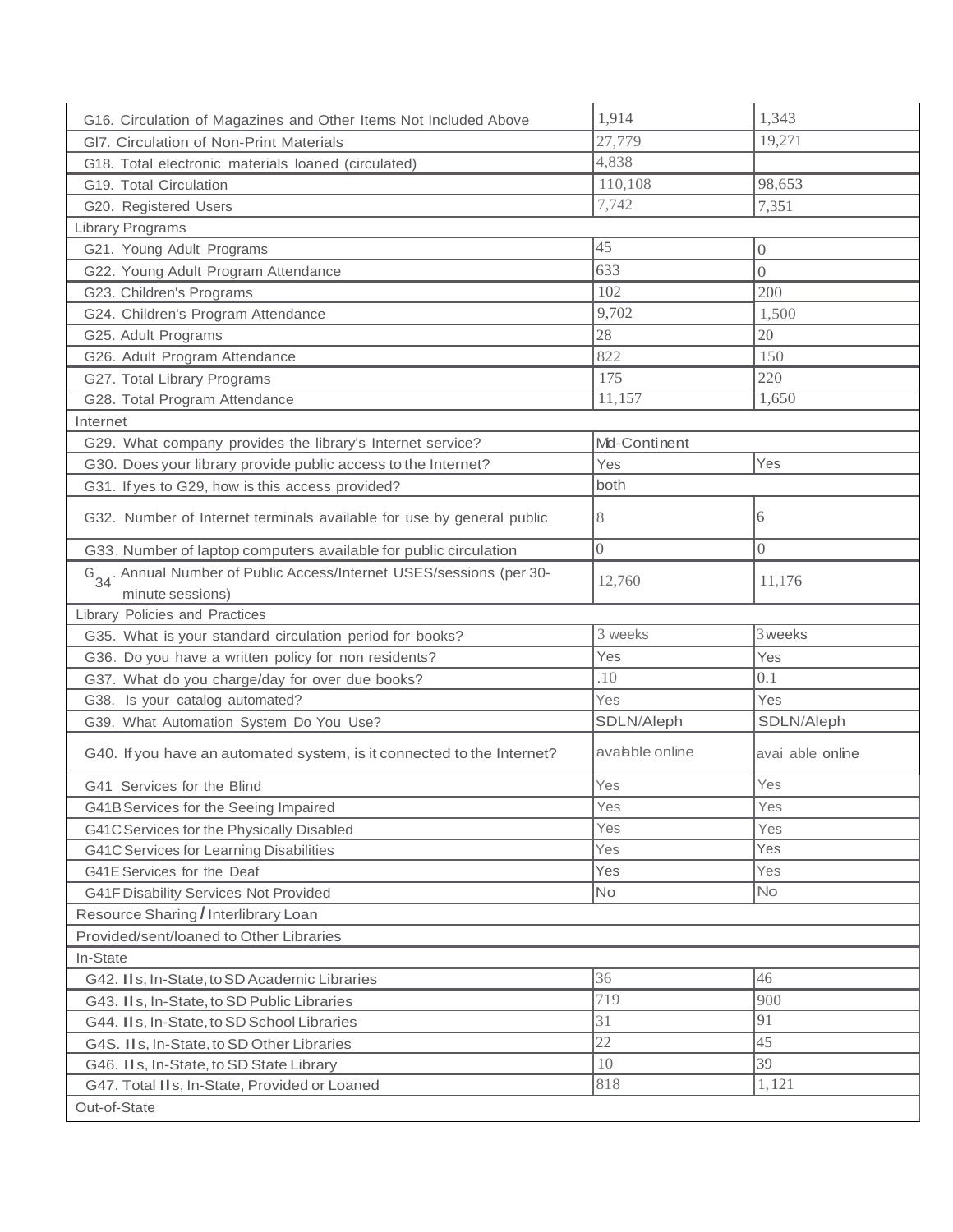| G48. Ills, Out of State, to Minitex                 | 11                | 36             |
|-----------------------------------------------------|-------------------|----------------|
| G49. Ills, Out of State, to Other libraries         | 5                 | 1              |
| GSO. Total Ills, Out of State                       | 16                | 37             |
| Tota l                                              |                   |                |
| GS1. Total Ills Provided or loaned To               | 834               | 1,158          |
| Received from/borrowed from Other Libraries         |                   |                |
| In-State                                            |                   |                |
| GS2. Ills, In-State, from SD Academic Libra ries    | 36                | 34             |
| GS3. Ills, In-State, from SD Public Libraries       | 89                | 72             |
| GS4. Ills, In-State, from SD School Libra ries      | $\boldsymbol{0}$  | $\overline{0}$ |
| GSS. Ills, In-State, from SD Other Libraries        | $\boldsymbol{0}$  | $\overline{0}$ |
| GSG. Ills, In-State, from SD State Library          | 1                 | 1              |
| GS7. Total Ills, In-State, Received or Borrowed     | 126               | 107            |
| Out-of-State                                        |                   |                |
| GS8. Ills, Out of State, from Minitex               | 15                | 13             |
| GS9. Ills, Out of State, from Other libra ries      | 10                | $\overline{4}$ |
| GGO. Ills, Out of State, from Non-library Sources   | 3                 | $\overline{0}$ |
| GG1. Total Ills, Out of State, Received or Borrowed | 28                | 17             |
| Tota l                                              |                   |                |
| GG2. Total Ills Received or Borrowed From           | 154               | 124            |
| <b>SECTION H. TRUSTEES (Current)</b>                |                   |                |
| H01. Trustees Name                                  | Mona Jensen-Olson |                |
| H02. Trustees Mailing Address                       | Huron, SD 57350   |                |
| H03. Trustees Telephone - Home                      |                   |                |
| H04. Trustees Telephone - Busi ness                 |                   |                |
| HOS. Trustees Office Held                           | President         |                |
| HOG. Trustees Term Expires                          | 2015              |                |
| H07. Trustees E-Mail                                |                   |                |
| H01. Trustees Name                                  | Julie Hill        |                |
| H02. Trustees Mailing Add ress                      | Huron, SD 57350   |                |
| H03. Trustees Telephone - Home                      |                   |                |
| H04. Trustees Telephone - Business                  |                   |                |
| HOS. Trustees Office Held                           | Vice-President    |                |
| HOG. Trustees Term Expires                          | 2016              |                |
| H07. Trustees E-Mail                                |                   |                |
| H01. Trustees Name                                  | Katie Wagner      |                |
| H02. Trustees Mailing Add ress                      | Huron, SD 57350   |                |
| H03. Trustees Telephone - Home                      |                   |                |
| H04. Trustees Telephone - Business                  |                   |                |
| HOS. Trustees Office Held                           | Trustee           |                |
| HOG. Trustees Term Expires                          | 2016              |                |
| H07. Trustees E-Mail                                |                   |                |
| H01. Trustees Name                                  | Jim Gropper       |                |
| H02. Trustees Mailing Add ress                      | Huron, SD 57350   |                |
| H03. Trustees Telephone - Home                      |                   |                |
| H04. Trustees Telephone - Business                  |                   |                |
| HOS. Trustees Office Held                           | Trustee           |                |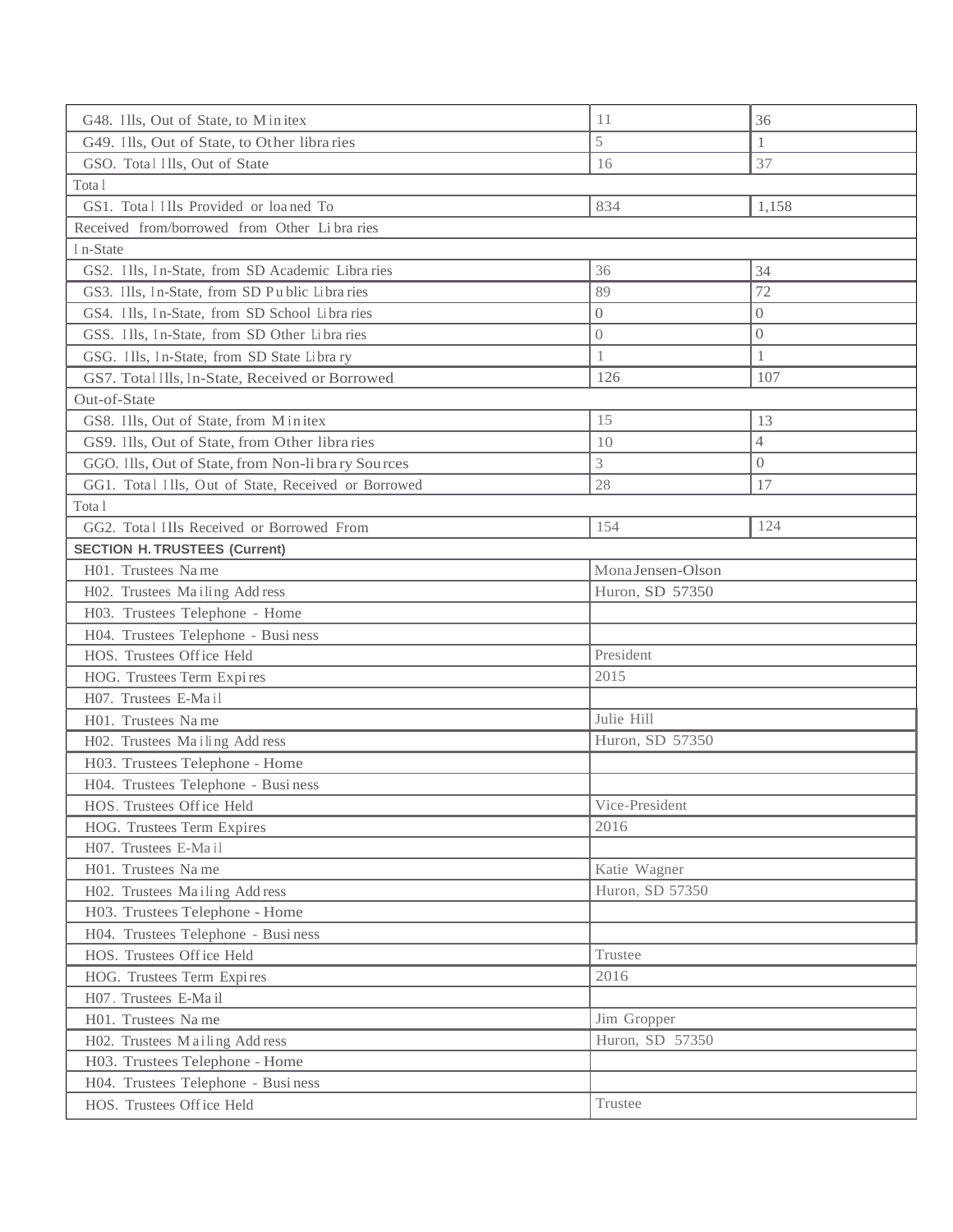| <b>HOG. Trustees Term Expires</b>                                  | 2015                          |                         |  |
|--------------------------------------------------------------------|-------------------------------|-------------------------|--|
| H07. Trustees E-Mail                                               |                               |                         |  |
| <b>HOI. Trustees Name</b>                                          | <b>Brian Jerman</b>           |                         |  |
| H02. Trustees Mailing Address                                      | Huron, SD 57350               |                         |  |
| H03. Trustees Telephone - Home                                     |                               |                         |  |
| H04. Trustees Telephone - Business                                 |                               |                         |  |
| HOS. Trustees Office Held                                          | <b>Trustee</b>                |                         |  |
| <b>HOG. Trustees Term Expires</b>                                  | 2016                          |                         |  |
| H07. Trustees E-Mail                                               |                               |                         |  |
| <b>HOI. Trustees Name</b>                                          | Dale Schneider                |                         |  |
| H02. Trustees Mailing Address                                      | Huron, SD 57350               |                         |  |
| H03. Trustees Telephone - Home                                     |                               |                         |  |
| H04. Trustees Telephone - Business                                 |                               |                         |  |
| HOS. Trustees Office Held                                          | City Council Rep.             |                         |  |
| <b>HOG. Trustees Term Expires</b>                                  | 2014                          |                         |  |
| H07. Trustees E-Mail                                               |                               |                         |  |
| Library Trustee / Board Information                                |                               |                         |  |
| H08. Trustee Meetings Held per Year                                | Monthly                       | Monthly                 |  |
| H09. Trustees Appointed By                                         | City Council                  |                         |  |
| HIO. Trustee Meeting Schedule                                      | Fourth Tuesday of the         | Fourth Tuesday of the a |  |
| HII. Date of Last Public Library Board Meeting                     | $25 - 3 - 14$                 | 26-Mar-13               |  |
| Friends of the Library                                             |                               |                         |  |
| H12. FOL (Friends of the Library Group)                            | Yes                           | Yes                     |  |
| H13. FOL - President's Name and Address                            | Brenda Welch, Huron, SD 57350 |                         |  |
| Foundation                                                         |                               |                         |  |
| H14. Does your library have a Library Foundation?                  | <b>No</b>                     | <b>No</b>               |  |
| HIS. Library Foundation - President's Name and Address             | n/a                           |                         |  |
| <b>SECTION I CERTIFICATION/ACCREDITATION</b>                       |                               |                         |  |
| 101. Library Accredited to SD Accreditation Standards?             | No                            | Yes                     |  |
| 102. Renewal Year for SD Accreditation Standards                   |                               |                         |  |
| Library Director Certified by SD Certification Standards?<br>103.  | <b>No</b>                     | <b>No</b>               |  |
| 104. Renewal Year for Director's SD Certification Standards        |                               |                         |  |
| 105.<br>Local Governmental Ordinance or Minutes on file with SDSL? | Yes                           | Yes                     |  |
| Library Board By-Laws Updated in Last Two Years?<br>IOG.           | Yes                           | Yes                     |  |
| 107. Technology/Internet Policies Updated in Last Two Years?       | Yes                           | Yes                     |  |
| 108. Participated in CSLP Program in Past Two Years?               | Yes                           | Yes                     |  |
| Library has an Up-to-date Disaster Plan?<br>109.                   | No                            | <b>No</b>               |  |
| <b>SECTION J. SPECIAL SERVICES</b>                                 |                               |                         |  |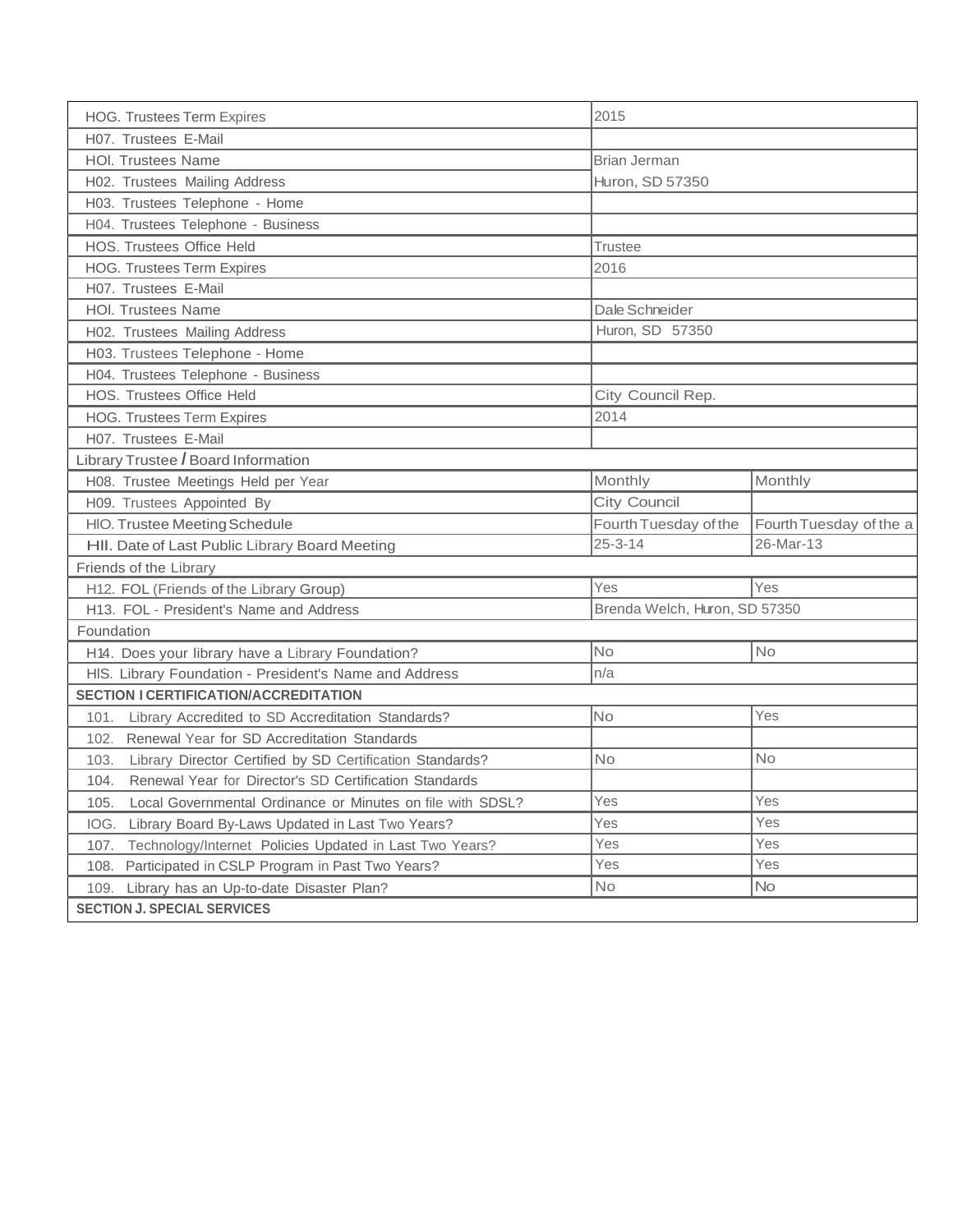| JOI. Narrative Listing of Any Special Events                   | Huron Pubhc Library started a Teen Advisory Board. To date we have 28 active<br>participants. They started 2 book clubs, have early release gaming, built 5<br>computers for the library, go to movies, do crafts and eat lots of pizza! |
|----------------------------------------------------------------|------------------------------------------------------------------------------------------------------------------------------------------------------------------------------------------------------------------------------------------|
| Librarian or Staff Member Completing the Survey<br>J02.        | Shirley Apley                                                                                                                                                                                                                            |
| J03. President of Board of Trustees/or Director of Institution | Mona Jensen-Olson                                                                                                                                                                                                                        |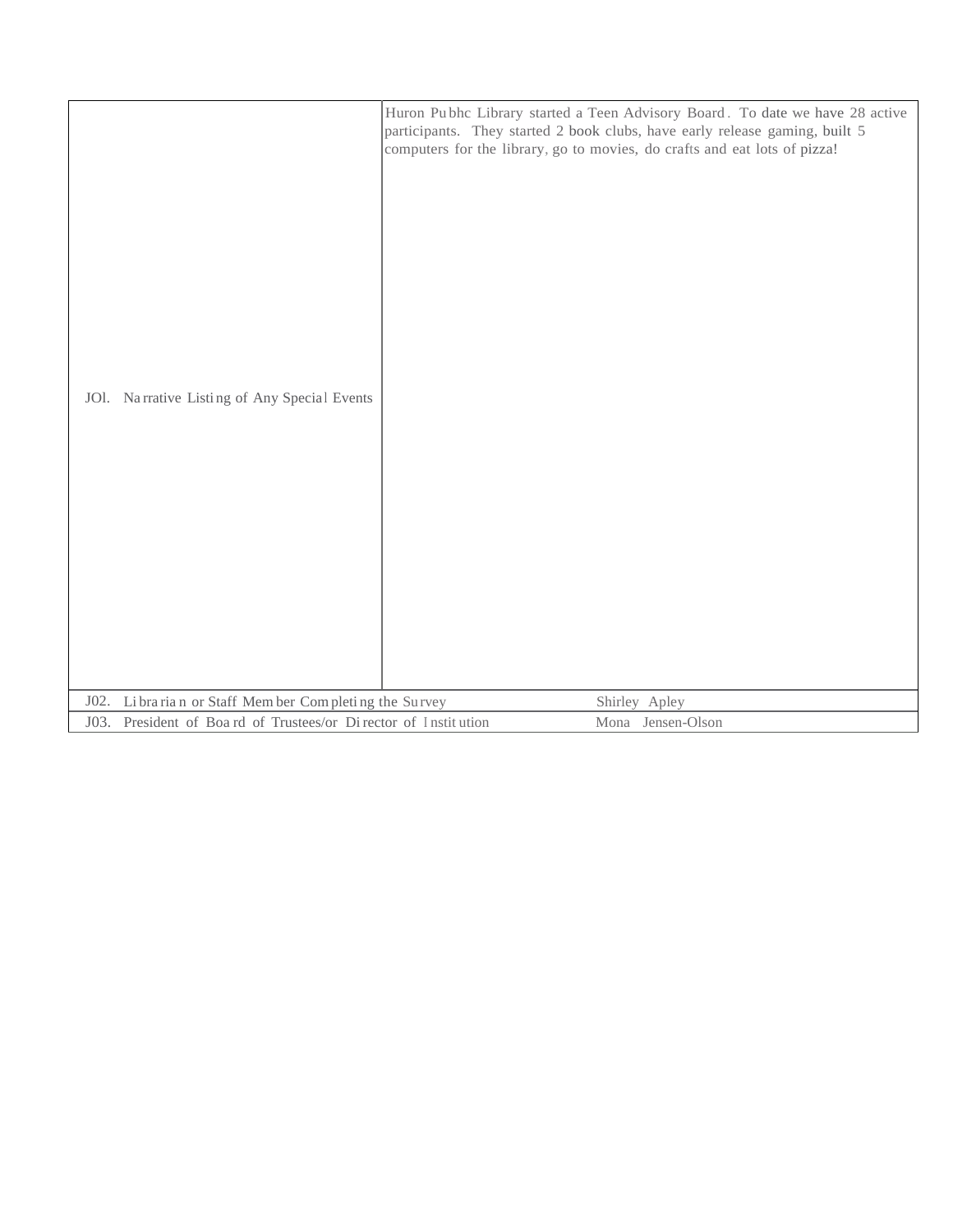Total Operating Income Leftover monies stay in the trust accounts.--2014-04-02

Total Operating Expenditures

Leftover monies stay in the trust accounts.--2014-04-02

Children's Programs

We started a new way of keeping track of our programs. Instead of doing guesstimates we are actually tracking each event.--2014-03-31

Children's Program Attendance

We started a new way of keeping track of our programs. Instead of doing guesstimates we are actually tracking each event.--2014-03-31

Total Library Programs

We started a new way of keeping track of our programs. Instead of doing guesstimates we are actually tracking each event.--2014-03-31

Total Program Attendance

We started a new way of keeping track of our programs. Instead of doing guesstimates we are actually tracking each event.--2014-03-31

We started a new way of keeping track of our programs. Instead of doing guesstimates we are actually tracking each event.--2014-03-31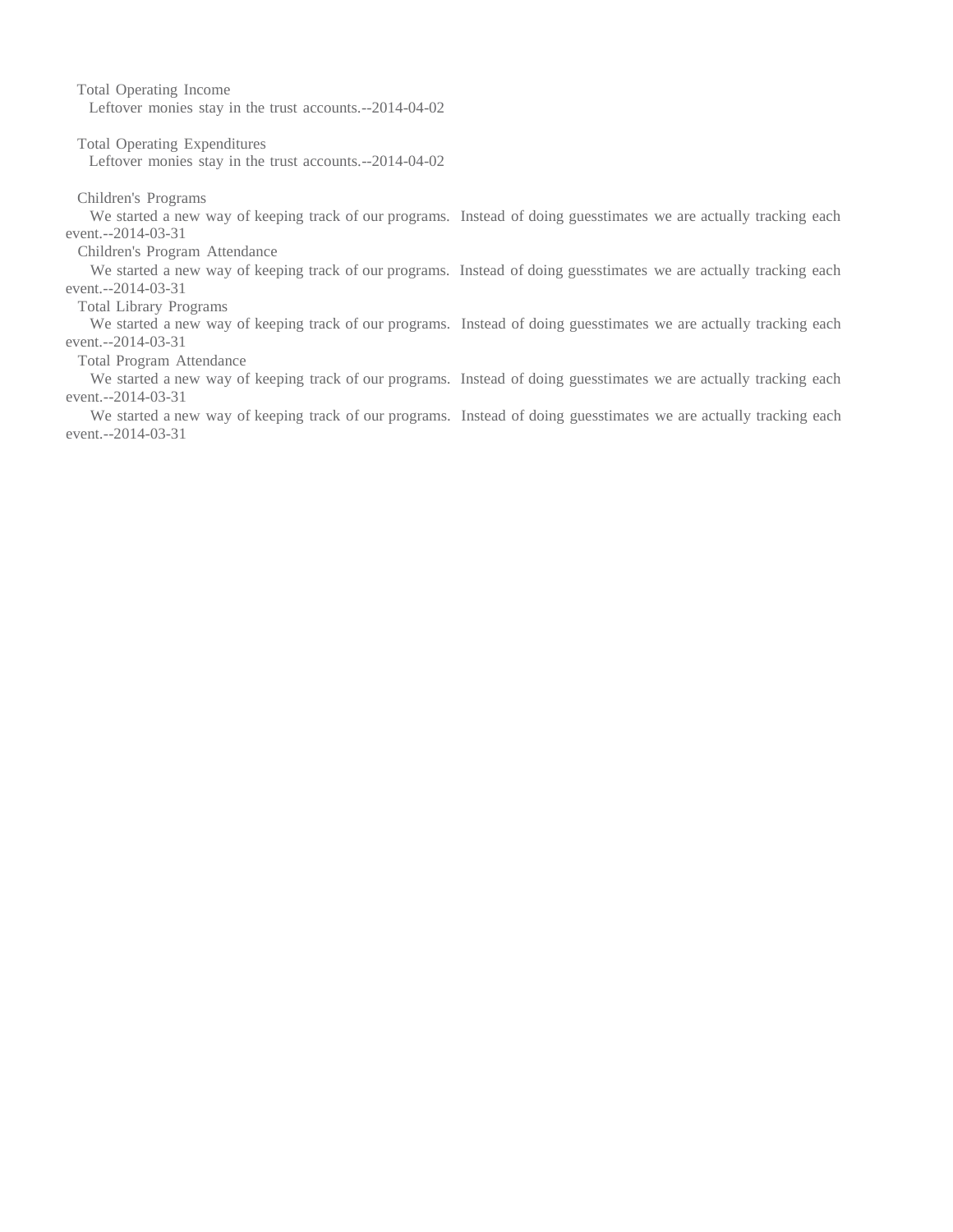## **ANNUAL SURVEY OF SOUTH DAKOTA PUBLIC LIBRARIES**

| Outlet                                              |                |  |  |
|-----------------------------------------------------|----------------|--|--|
| B37. Branch Library's name                          | $-3$           |  |  |
| Address                                             |                |  |  |
| B38. Address                                        |                |  |  |
| B39. City                                           |                |  |  |
| B40, ZIP Code                                       |                |  |  |
| B41. Zip+4 Code                                     |                |  |  |
| Contact                                             |                |  |  |
| B42. County                                         |                |  |  |
| B43. Phone Number                                   | $-3$           |  |  |
| Codes                                               |                |  |  |
| B44. Outlet Type Code                               |                |  |  |
| B45. Metropolitan Status Code                       |                |  |  |
| <b>Facilities</b>                                   |                |  |  |
| B46. Square footage of branch                       | $-3$           |  |  |
| B47. Number of Bookmobiles in Outlet Record         |                |  |  |
| <b>Annual Service Hours</b>                         |                |  |  |
| B48. Total Public Service Hours OPEN Per Year       |                |  |  |
| B49. Total Number of Weeks Per Year library is Open |                |  |  |
| Branch Librarian                                    |                |  |  |
| BSO. Branch (or outlet) librarian's name            | None           |  |  |
| <b>Typical Week</b>                                 |                |  |  |
| BSI. Total hours open during a typical week         | $\theta$       |  |  |
| B52. Total days open during a typical week          | $\overline{0}$ |  |  |
| <b>Total Staff</b>                                  |                |  |  |
| BS3. Total Branch (or outlet) Staff paid            | $\overline{0}$ |  |  |